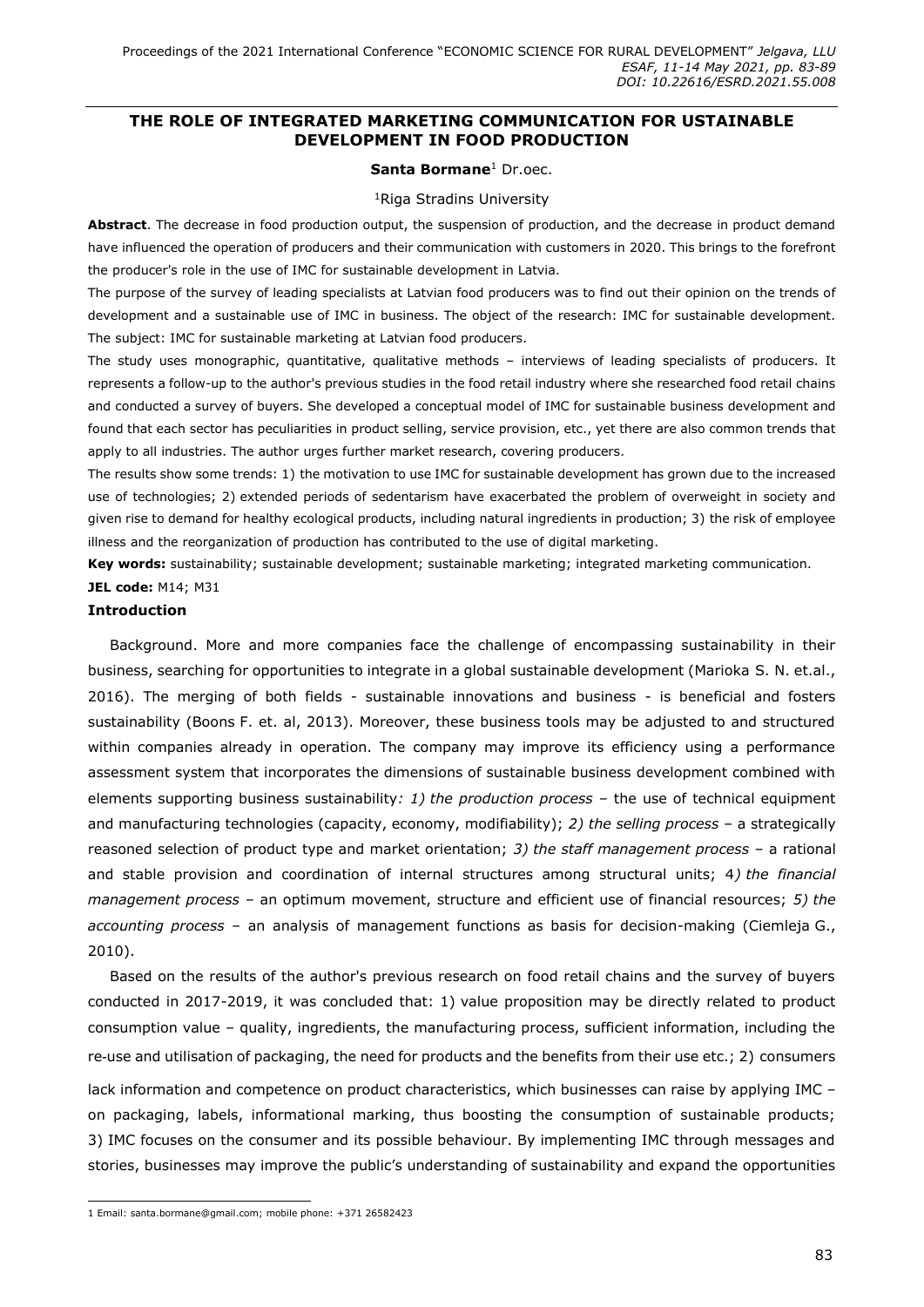for people to get involved in the promotion of a sustainable life style; 4) businesses lack understanding of the importance of domestic and ecological products for sustainable development and the influence of the share of imported products upon human health and natural capital; 5) businesses are ready to use IMC tools, which raise consumer awareness of sustainability, in their marketing strategy within the next 3 years as they believe such tools are beneficial to the environment, economy, and social well-being; 6) the national legislation may be conducive to sustainable development if it applies not only to the product seller or consumer, but also to the manufacturer – a mandatory statement of information on the product, its packaging etc. has a role in building the supply of sustainable products, with both the seller and the manufacturer involved; 7) there are in-depth studies of consumers needed that would reveal the emergence of a need for sustainable products and the factors in favour of buying sustainable products (Skiltere D., Bormane S., 2018).

## **Research results and discussion**

Based on the results of the author's previous research on food retail chains and the survey of buyers conducted in 2017-2019, the author has developed, aggregated and classified IMC tools for sustainability (*80 pcs*) and divided them into 8 main groups: 1) management IMC tools for sustainability (*8 pcs*); 2) product-related IMC tools for sustainability (*14 pcs*); 3) price-related IMC tools for sustainability (*5 pcs*); 4) promotion-related IMC tools for sustainability (*28 pcs*); 5) digital promotion-related IMC tools for sustainability (*12 pcs*); 6) staff professionalism- and selling-related IMC tools for sustainability (*2 pcs*); 7) corporate identity-related IMC tools for sustainability (*6 pcs*); 8) geographic placement- and technologyrelated IMC tools for sustainability (*5 pcs*) (Bormane S., 2018).

The results of the survey of buyers dating back to 2017-2019 show that a key role in buying decisions in the context of sustainable development is played by marketing communication activities pertaining to price discounts on ecological and Latvian-made products, products with environmentally friendly packaging, best-before dates, loyalty system, payment options, staff knowledge and advice, proportion of domestic products etc. This draws attention to the factors of influence upon buyers' decisions.

Seeking to identify the complex factors of influence upon buyers' decisions in the context of sustainable development, the author used the commonly applied principal components method that allows to reduce data dimensions with minimum loss of information and the widespread varimax factor rotation method. Upon grouping IMC tools for sustainable development so as to find the regularities and links among the tools – i.e., what factors buyers possibly pay more attention to in their buying decisions – it becomes evident that the previous trend of the author's classification of IMC tools for sustainable development persists, with product-, promotion- and price-related and digital promotion tools most influential in communication with buyers in the context of sustainable development. Specifically, the author has identified the complex factors that influence buyers' buying decisions in the context of sustainable development. Those can be sorted in the order of importance as follows: *1) product packaging, 2) availability of information, 3) consumer involvement, 4) loyalty system and programmes, 5) availability of results of scientific research, 6) affordability, 7) product quantity and availability, 8) functional product features, 9) company information online.*

Based on the above, the conceptual model of IMC for sustainable business development presented in Figure 1 was developed and approved.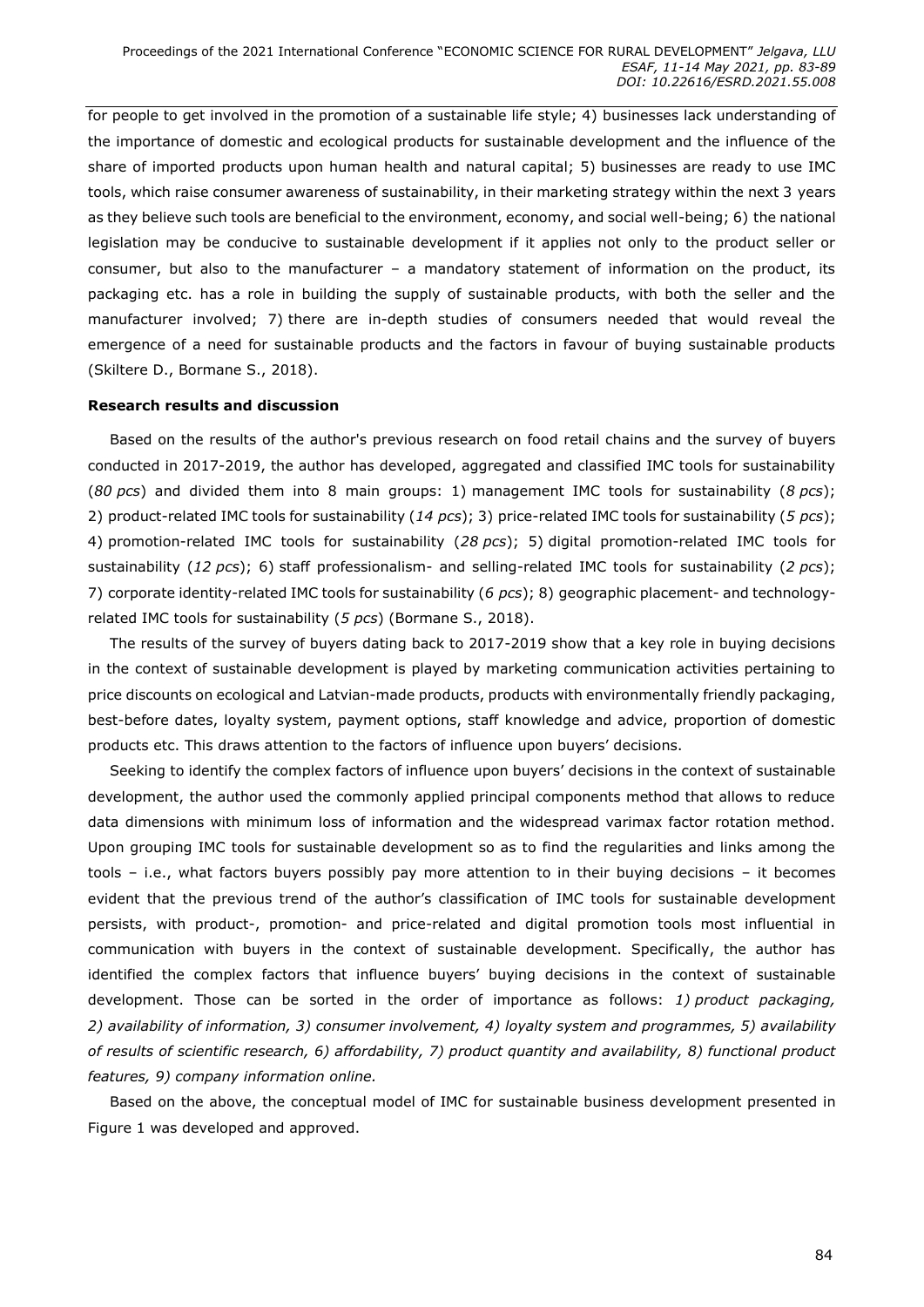Proceedings of the 2021 International Conference "ECONOMIC SCIENCE FOR RURAL DEVELOPMENT" *Jelgava, LLU ESAF, 11-14 May 2021, pp. [83](#page-0-0)[-89](#page-6-0) DOI: 10.22616/ESRD.2021.55.008*



### Figure 1. **The conceptual model of IMC for sustainable business development**

The specific nature of the conceptual model of IMC for sustainable business development lies in not only IMC tools in companies' communication with consumers and society to achieve their communicational, economic and social goals but also fostering environmental conservation, public wellbeing and economic growth based on organising a different kind of business and a change in public action. A systemic approach to the integration of marketing communication tools and their focusing on the observance of sustainability can not only educate and raise the awareness of businesses and consumers but also create a consumption value, i.e., purchases based on a need (Skiltere D., Bormane S., 2018).

The recent years have seen a major change in the buyers' behaviour, with an increasing tendency of buying decisions being based on other customers' feedback. The buyers' behaviour is determining by searching product information from various online sources. Hence, by placing information on social media and making it possible to browse and compare products, producers or traders can give rise to a positive attitude and behaviour of consumers and draw more visitors to their website or social media page (Pentina I., Tarafdar M., 2014). The author finds that the use of IMC still needs to consider that the social media communication goals need to be focused on delivering and presenting information to consumers, not merely on buying. This would also contribute positively to production – selling – buying decisions in the context of sustainable development. Specifically, there is one goal – more information about the importance of sustainability in economy to encourage the pursuit of such lifestyle.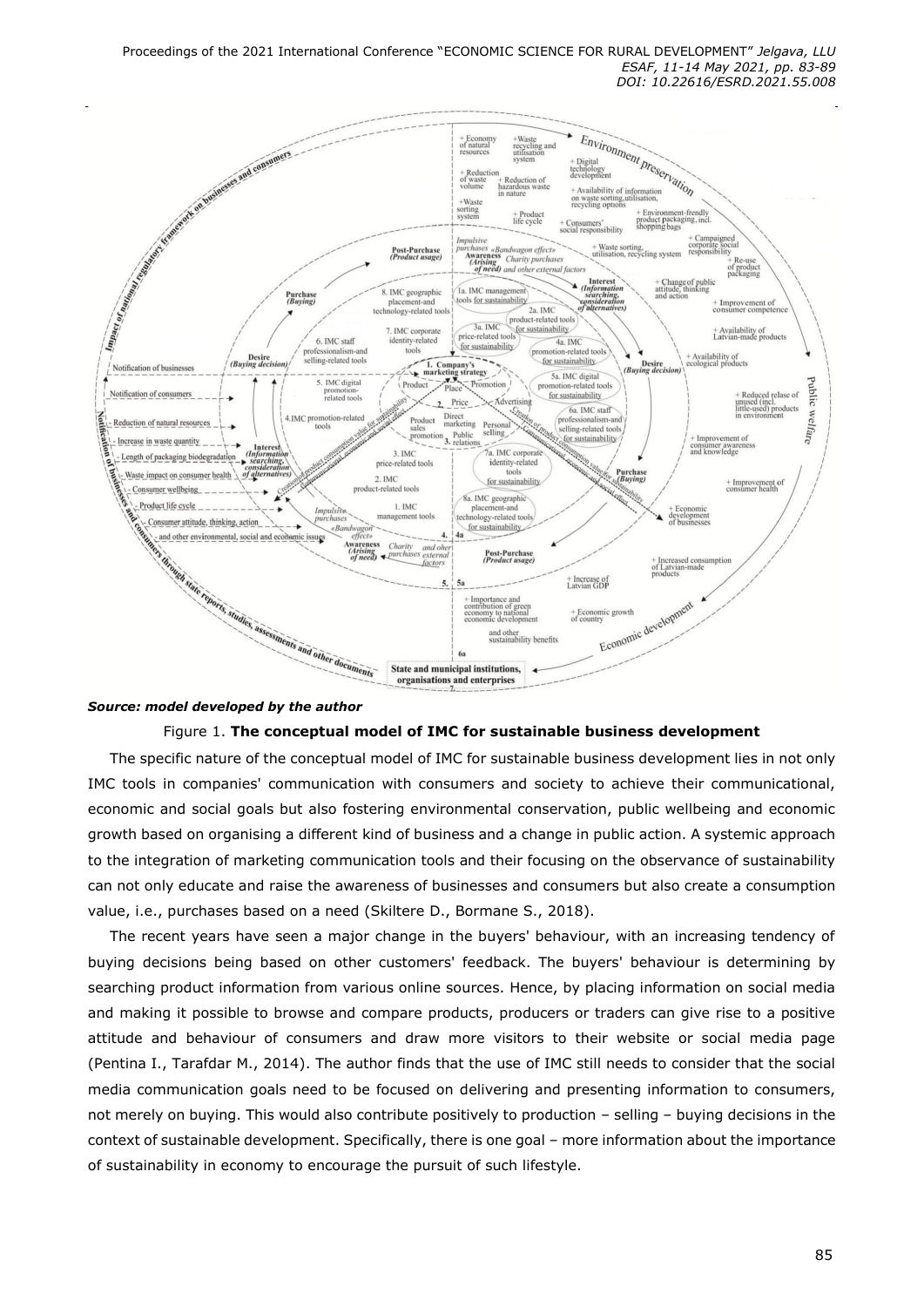In this regard, a growing number of scholars pay attention to the dark side of social media, the possible risks faced by business users and associated with sharing, presence, conversations, identity, relationships, groups, reputation (Baccarella C. V. et.al., 2018).

When it comes to using social media and choosing communication tools, researchers suggest that businesses should experiment and collect data and cases before deciding on their communication strategy and creating an algorithm. As social media destroys many features of members of the public, researchers are urged to focus more on the use of social media, its impact upon individuals, and the cost-benefit ratio for investments in communication.

The author urges further market research, also covering producers that provide the product assortment.

### **Use of the conceptual model of IMC for sustainable business development in food production**

Since the previous research lead to a conclusion that food retail chains have a motivation to use the IMC tools developed, collected and classified by the author in communication with buyers, and in fact they have been extensively using these IMC tools during the last three years. For instance, 1) the proportion of Latvian-made and ecological products in certain food categories is constantly revised and increased, 2) there is a more extensive range of products with recyclable packaging, 3) an increasing proportion of products contain information on product healthiness or ingredients with a positive health impact (e.g., nutritional value) through design and/or on the label, 4) gifts on purchase - ecological products etc.

Due to COVID-19 there was a more rapid implementation of digital communication tools by food retail chains in marketing communication with consumers – mobile shopping applications, development or upgrade of web shops, focus on communication on social media and on the web in general and, most prominently, the service of home delivery of food and meals, online payment options. Importantly, as motivated as the product seller – i.e., food retail chains – may be to contribute to sustainable development through their offering of food products, a key role is played by the food producers who supply the retailers with products and are the first link of the supply chain. This brings to the forefront the producer's role in the use of marketing for sustainable development.

The volume of industrial products in Latvia in 2020 fell by 1.7 %. This includes food production (Central Statistics Bureau, 2021) where the 3.2 % decrease in production output was predominantly caused by such factors as suspension or outage of production and decrease in product demand due to partners and customers ceasing activity etc. The impact of closed borders upon ingredient (material) deliveries and product export is just partly responsible for the overall production decline. The geographical location of businesses, i.e., the places of production and trading, has become less important due to the COVID-19 restrictions, resulting an increased role of marketing communication in production and trading processes. Producer companies lack funds for advertising costs, but the market conditions where entrepreneurs attempt to adapt to the new situation by moving part of trading to the digital environment in a way benefited the online media. Those suffered the least decline in advertising revenue in 2020 – 3.3 % (Latvian Advertising Association, 2021).

The economic situation of 2020 has had an impact on the companies' habits in terms of marketing communication. They were forced to switch to an increased use of digital promotion-related IMC tools for sustainability in communication with customers and partners. Creation of safe, effective work environment, emphasizing human oriented approach in contemporary business process management is one of the main conditions for sustainable development of an enterprise (Kalkis H. et.al., 2018).

Hence, in 2020, in order to find out the role of food producers in the promotion of sustainable development, the author followed up on her previous research (2017-2019) and launched an expert survey,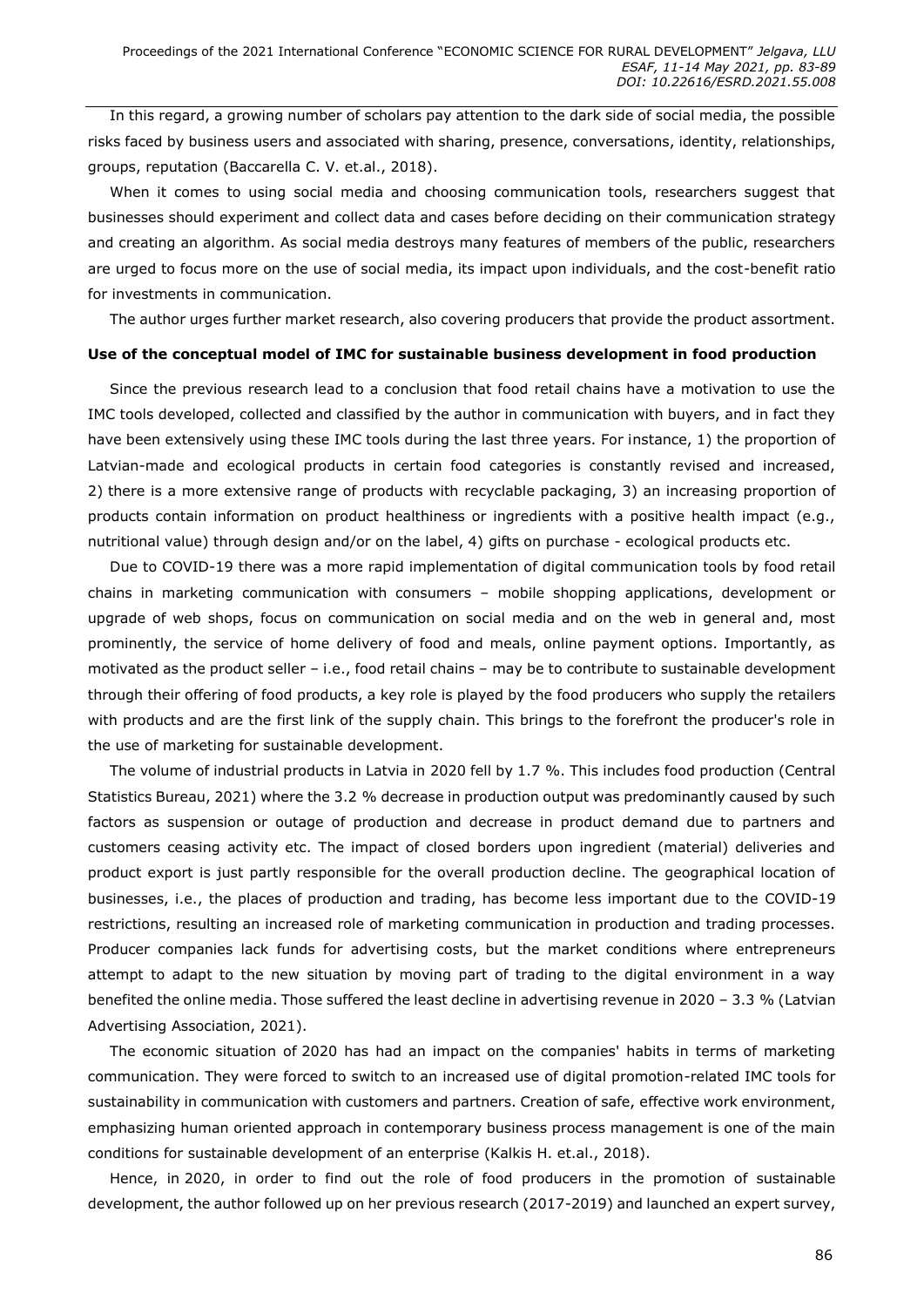conducting interviews at Latvian food producer companies (sweet producers). The scientific purpose of the survey of leading specialists at Latvian food producer companies was to find out their opinion on the trends of development at their companies and a sustainable use of IMC in business. In order to find out about the use of the conceptual model of IMC for sustainable business development in food production, the experts were asked what factors affect the use of IMC tools for sustainability.

The results of the research showed that IMC tools for sustainability are usable as sustainable business management tools in the context of sustainable development. While the businesses have not yet used some of the IMC tools in their marketing strategy, those are still considered demand-increasing and conducive to economic development, environment preservation, and public wellbeing. Although the expert interviews are still in progress, one can already notice a trend that food producer companies intend to use IMC tools for sustainability, especially those related to product packaging, design, and information to consumers, especially interactive and digital marketing activities. The experts have also highlighted the importance of product ingredients in the production process. The results of the research show some preliminary trends which are presented below.

The experts from food producer companies predominantly attribute the motivation of using IMC for sustainable development to the rapid increase in the use of the Internet and technologies in daily social processes and business. More specifically, 1) remote work, communication (or life) and shopping online due to the spread of COVID-19, the state of emergency announced in the country, the lockdown, and the general rule of social distancing. Hence, the experts mention digital communication and interactive marketing activities online as the key IMC tools for sustainable development, as those provide a link with the consumer and enable businesses to not only optimise their marketing processes but also to create a dialogue with customers, the public and the market outlets remotely or online. 2) When it comes to communication with the public, food producer companies focus on using social media. However, they admit that there are major differences between the two most popular ones – *Facebook and Instagram* – in terms of both target audience and content to be published. Furthermore, the expert interviews reveal that food producer companies tend to outsource social media communication and the dialogue with the public to marketing and communication service providers on a contractual basis. The companies admit that the content and methods of communication have substantially changed, with a more prominent role taken by short and interactive subtitled videos that require special knowledge of content creation, implementation and promotion as well as equipment and digital tools. For instance, when communicating on social media, one must not forget about constantly analysing return to find the best-suited tools, technique, time of day and intensity in communication with consumers. The pandemic has brought changes in the established principles in terms of what social media tools – video content, podcasts, live broadcasts, recordings, photos etc. – reach the target audience (the particular generation) more effectively. Since 2020, the situation has become different – elderly individuals, too, are forced to master the use of social media (sometimes via their children and grandchildren), which is why companies devote rather substantial time and resources towards producing appropriate content and making it available to as broad audience as possible (across different categories of age, gender, education, income etc.). Social media as a place of communication has also become a shopping platform. Hence, the volume of information on these sites and Facebook pages of businesses is increasing, as is the need for structuring. Specifically, businesses need to work on making their messages more visible yet distinct, appealing and easily comprehensible through various colours and symbols, for instance, by formatting posts of one kind (such as change of working hours) differently from other content. Thus, instead of spending funds on personnel training, purchases of new technologies etc., specialists are outsourced (photographers, proof-readers, designers, social media administrators, analysts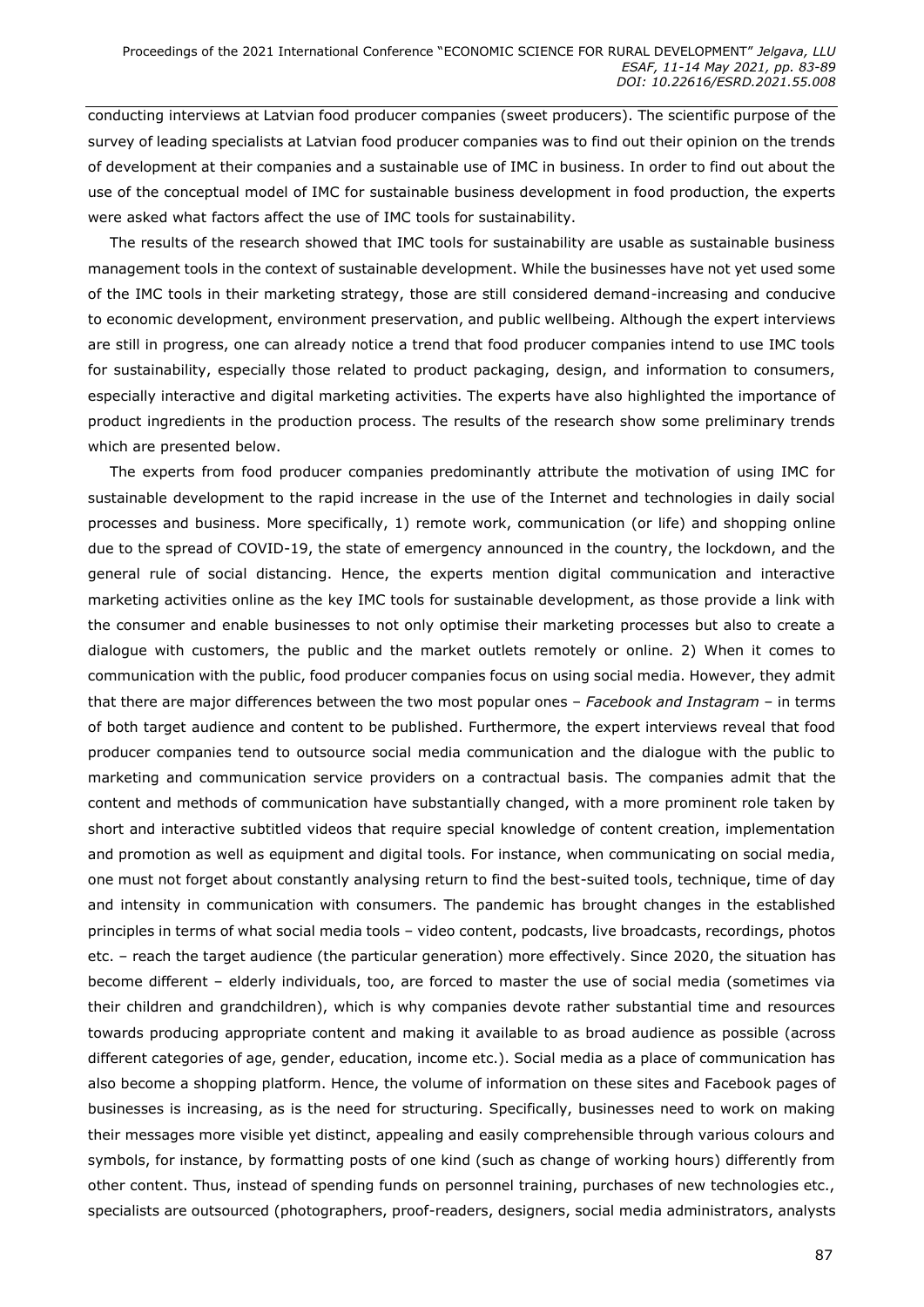etc.). Such decision also stems from the risk of employee illness that has prompted optimisation of daily processes, especially work organisation at such structural units as procurement and marketing departments.

This leads to a conclusion that more and more free agents offer their skills and abilities to several employers for limited periods. They are specialised, highly organised, super connected and able to work from wherever and whenever.

According to the experts, extended periods of sedentarism have exacerbated the problem of overweight in society and given rise to demand for healthy, ecological products. This has lead to more natural ingredients being used in the process of production. Likewise, the progress of lactose and gluten intolerance for the affected individuals prompts producers to work more on promoting new product categories in the market. A key role is therefore played by product packaging, i.e., information on product ingredients, healthiness, nutritional value, as well as recyclable packaging and the variety of types of pre-packaging, given that retailers strive to sell products remotely (contactless ordering, sale, delivery), thus contributing to the increase in the volume of food packaging waste.

The experts unanimously confirm that food producer companies plan to continue applying IMC tools geared towards sustainable development in the years to come despite the challenging economic environment in Latvia and globally, as they believe that using these tools can help change not only the public thinking and action but also the companies' economic habits and methods, thus contributing to the economic development, environmental conservation and social responsibility.

## **Conclusions**

1) The motivation of using IMC for sustainable development has substantially grown due to the increased use of the Internet and technologies for people's needs in work, study, shopping and other processes.

2) Extended periods of sedentarism have exacerbated the problem of overweight in society and given rise to demand for healthy ecological products, including using natural ingredients in the production process which prompts producers to consider entering new product categories.

3) The risk of employees falling ill and the reorganisation of the production process has contributed to the use of digital and interactive marketing activities. Specifically, more and more free agents offer their skills and abilities to several employers for limited periods. They are specialised, highly organised, super connected and able to work from wherever and whenever.

4) The role of information about product ingredients, healthiness, nutritional value etc. on product packaging has increased. In order to draw consumers' attention, more content needs to published in the digital environment – when addressing consumers on social media, producers need to focus on informing as a marketing communication goal.

5) Given the variety of types of pre-packaging, as traders strive to enable contactless ordering, sale and delivery, it becomes increasingly topical to find new innovative solutions for making the packaging suitable for daily use (not just for recycling or returning to the producer for reuse), for instance, edible, soluble or destroyable without polluting nature.

6) Businesses using social media should consider the negative social impact of social media resulting from the message conveyed, i.e., analyse reachability and feedback when choosing communication tools, with a focus on content quality and being informative.